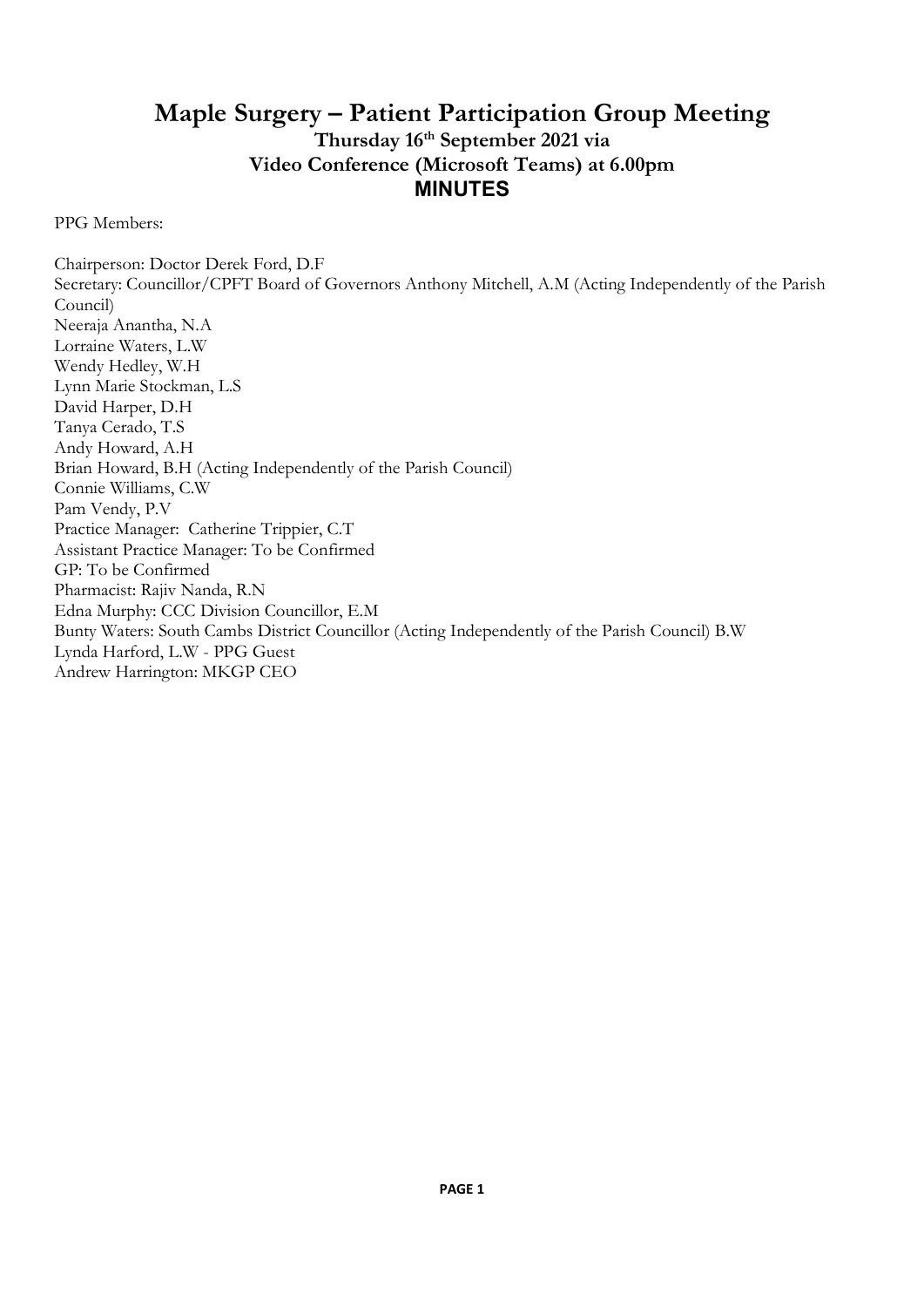# Maple Surgery – Patient Participation Group Meeting Thursday 16<sup>th</sup> September 2021 via Video Conference (Microsoft Teams) at 6.00pm

04.01 Receive apologies for absence, welcome any new PPG member(s), guests and Councillors.

The PPG welcomed Lynda Harford, Apologies given by B.W, N.A, B.H, A.H. No Apologies from E.M.

04.02 Receive any declarations of interest and accept minutes of the previous meeting.

None, minutes accepted.

04.03 To discuss any correspondence and approve PPG Constitution Updates.

Accepted. All in favour.

04.04 To receive and discuss MKGP Updates.

> R.N made clinical lead at practice. Planned meeting did not take place due to illness. MKGP report taken as read and accepted.

04.05 Patient survey and Mock CQC

> C.T Surgery Currently working through Mock CQC. D.F Expressed greater concern over Patient Survey conducted by a market research company placing the surgery in the bottom 10 for Cambridgeshire. Colin Smith Joined at 18.27

D.F Stated it was very disappointing and raised his continued concerns over the surgery. Anecdotally feedback from residents and PPG members indicated the highest dissatisfaction he has observed in 48 years. He expressed concerns over the repeated problems in the same areas of concern: Prescriptions, Hospital Discharges, Tesco Pharmacy, and lack of access to GP's.

In the 17 or 18 months he had been working with the practice there seems to a lack of change, if this had been a company, he was consulting for he would have been fired within 3 months and certainty by this point.

A full-time manager is 16 months overdue at this point with D.F expressing his apologies that C.T has "inherited" these problems from her two predecessors. He recognised the fact that frontline staff are experiencing the brunt of patient satisfaction when the problem likely stems from the senior team. He had hoped that things would improve with MKGP but expressed exasperation that matters have gotten worse. It seems the left hand does not know what the right is doing with cancellations and problems with appointments.

L.W Echoed concerns over a lack of handover from hospitals to GP's including prescriptions. W.H Agreed.

L.H Fears MKGP have conflated different NHS instructions and is selective in how they interpret them. e.g. ignoring new guidance to increase Face to Face Appointments. The Triaging of patients is not suited to the training of a receptionist, with a clinician better suited to the task. This is causing a loss of trust as a result as patients feel blocked or given inappropriate appointments, e.g. a phone appointment for a skin complaint (A.M)

MKGP Apologised if patients felt the service was not consistent.

C.T Stated that there are a set amount of F2F and phone appointments each day.

A.M Expressed concern that this was very rigid and suggested removing the quota.

Laura Wished all the problems could be put down to Covid, the current system is in place to protect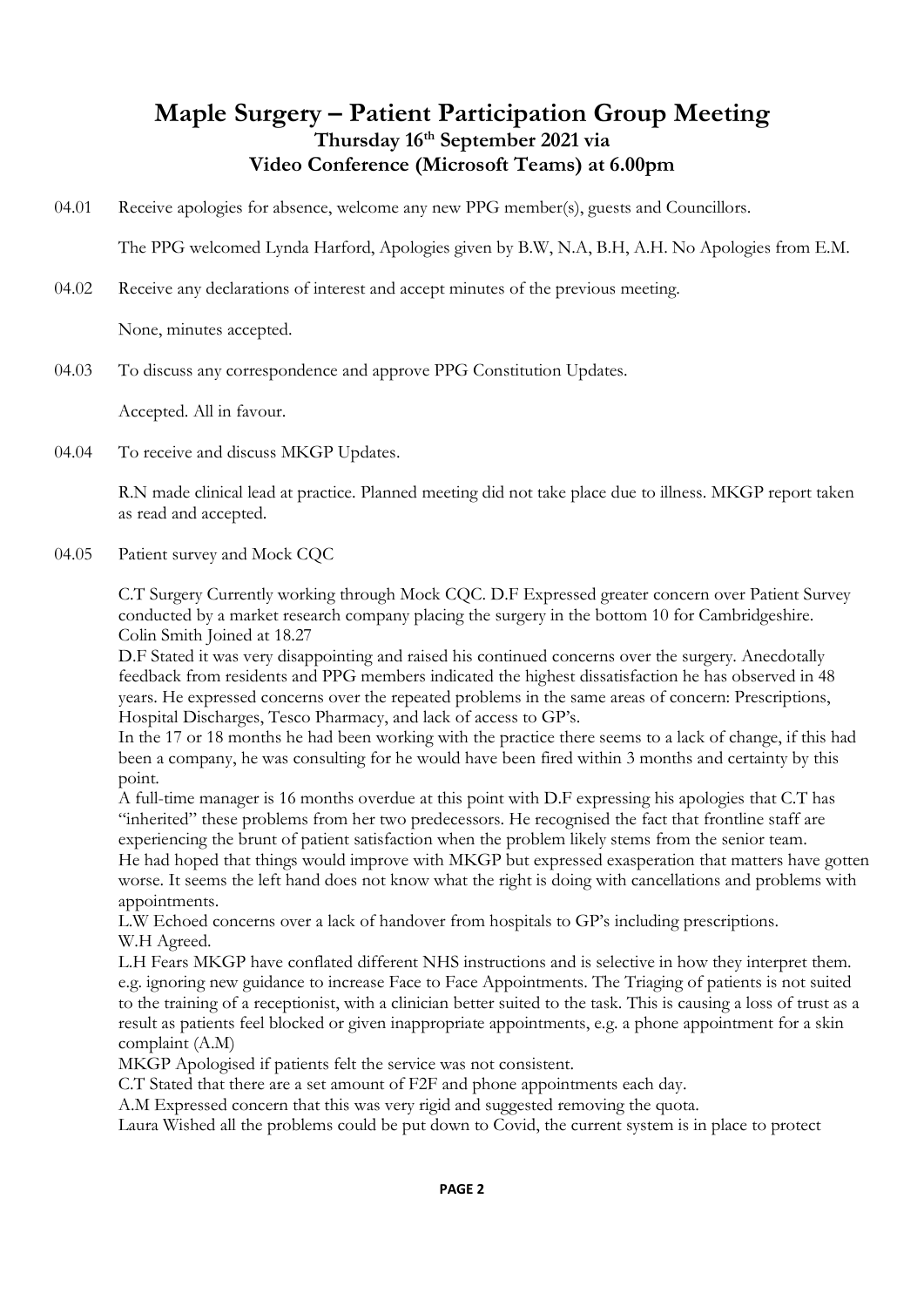# Maple Surgery – Patient Participation Group Meeting Thursday 16th September 2021 via

### Video Conference (Microsoft Teams) at 6.00pm

vulnerable patients. It has ben hard to find a balance and a system that works. The NHS has been under exceptional demand including Mental Health and that the decisions are led by the clinical staff.

D.F Recognized that the surgery was working hard but stated that all GP's surgeries in the County are working under the same environment. Something is going fundamentally wrong at the Practice to score so low in an IPSOS Mori Survey.

C.T Recognised the concerns but highlighted the small sample size of such surveys and the recent CQC report at Milton Keynes that still got a bad report. She hoped engagement with the village would help. D.F Stated that the survey was under the same conditions for all surgeries and was from a reputable company. He was saddened that he had been asking since day one for a Bar Hill News (BHN) Report like the surrounding surgeries but in 18 months it has been lacking. Any good news for the surgery is simply not being communicated.

C.T Agreed and would start monthly reports in the BHN.

P.V Asked how many patients are registered with the surgery.

C.T Approximately 3,600.

P.V Said she would also like to see information on social media such as the village F.B page and website to attract and keep patients.

D.F Suggested the surgery look at Huntington Road Surgery's social media page, when a patient is lost to the surgery it tends be for a long time.

D.F Asked to see the transformation plan that has been previously discussed as the PPG had not seen it. A.M Stated that the PPG website was also not up to date with no minutes or agendas, he said that it's hard to attract new members when it looks like we are not doing anything.

C.T Agreed to update page.

MKGP are liaising with Tesco for a Carer's Café with Jane the Community Champion. The first meeting was provisional for the 13<sup>th</sup> October 2021 with social prescribers and Caring2Together present.

A.M Suggested working with Bar Hill's Community Group and gave the contact information to the surgery.

D.F Was told when you call that there is still a 4 hour window for phone calls. Even Hermes gives a 2 hour time frame, it needs to be a reasonable time frame.

C.T It should be 30 minutes either side of the time given.

D.F If he had not been able to see a GP quickly when he had sepsis he could have died. As such you don't always know if you are seriously ill. There needs to be someone with the clinical knowledge for the seriously ill.

C.T The staff should take you through a list of questions.

D.F Looked at the presentation from the company involved and thought the presentation was terrible.

P.V Tried the questionnaire online but would not bother again.

C.T Agrees that basic training needs improving and that they are taking steps to do so. They need to focus more on care navigation and signposting.

L.W Didn't like discussing her condition with the reception.

D.F Stated his recent experience had been good with GP.

L.W Didn't want barriers to accessing a GP.

C.T With full time guidance from herself she hoped the situation would improve.

D.F Hoped the full the role would make a significant difference to the practice.

P.V Felt staff were confused on her last visit.

L.W Said it should be patients before profits.

C.T The Surgery was working very hard with new training and said that she was welcome to come in and speak with her.